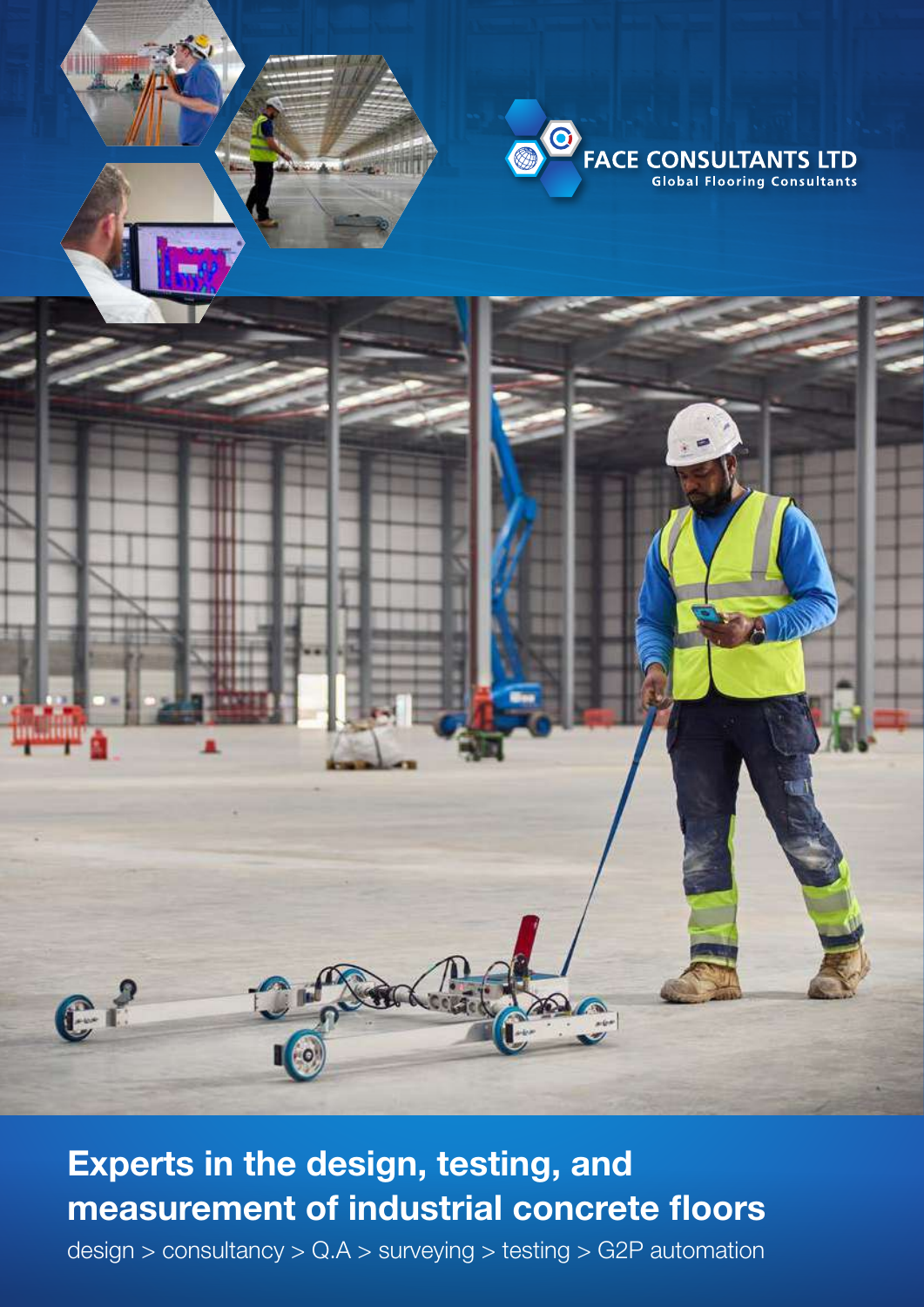## **Global Flooring Consultants**

We are a completely independent testing organisation with a global presence throughout mainland Europe, the Middle East, Asia, Australasia, and Africa, with headquarters based in the UK.

Face Consultants are leading specialists in the design, surveying, and testing of commercial and industrial warehouse concrete flooring. With involvement in over 15 million square metres of flooring annually, we provide expert advice the world over.

## **Independent Floor Testing**

Creating a flatter world, one floor at a time ...

As a specialist civil engineering consultancy, we are devoted to the design, detailing, construction, and functionality of industrial concrete flooring.

Floor flatness is essential, especially in high-density warehouses where Very Narrow Aisle (VNA) trucks operate, and in e-Commerce warehouses operating Goods to Person (G2P) robotics.

**Design & Detailing** - Providing structural designs for standard floor construction, and non-standard construction requiring Finite Element Analysis software.

**Design Review** - We can undertake a complete critical review of the Design Engineer's flooring proposals including, but not limited to, concrete mix, structural analysis, design slab thickness and reinforcement, and a review of recommendations/findings by the Geotechnical Engineer.

Uneven floors mean slower Materials Handling Equipment (MHE) and less cost effective warehouse operations. Poor surface regularity will also cause excessive vibration on forklift trucks, increasing both maintenance and downtime, with potential impact on driver's health and safety.

**FACE CONSULTANTS** 



## **Design & Consultancy**

Our wealth of knowledge and experience to Funds, Developers, Contractors, and End-Users is provided through:

**On-site Supervision** - Face Consultants offer pre-construction, during construction, and post-construction services, ensuring the floor constructed is fully compliant with the final design.

**Consultancy Services** - We deliver many consultancy services, including forensic problem analysis of existing floors and review & critique of existing base specifications. We also provide due diligence and structural appraisal, as well as crack mapping, dilapidation, and delamination surveys.

**GPR Surveying** - We offer Ground Penetrating Radar (GPR) surveying on existing slabs. This is a nondestructive test method for preliminary evaluation of the floor slab make-up (depth and reinforcement). The data can be used to aid feasibility studies of the loading potential of a floor as part of a change of use/due diligence.

**Automated Warehouse Floors** - Face Consultants assess how warehouse floors may react to the operational loading from the use of automated technology. We ensure the design of ground floor slabs are fit for purpose and bespoke to your requirements.

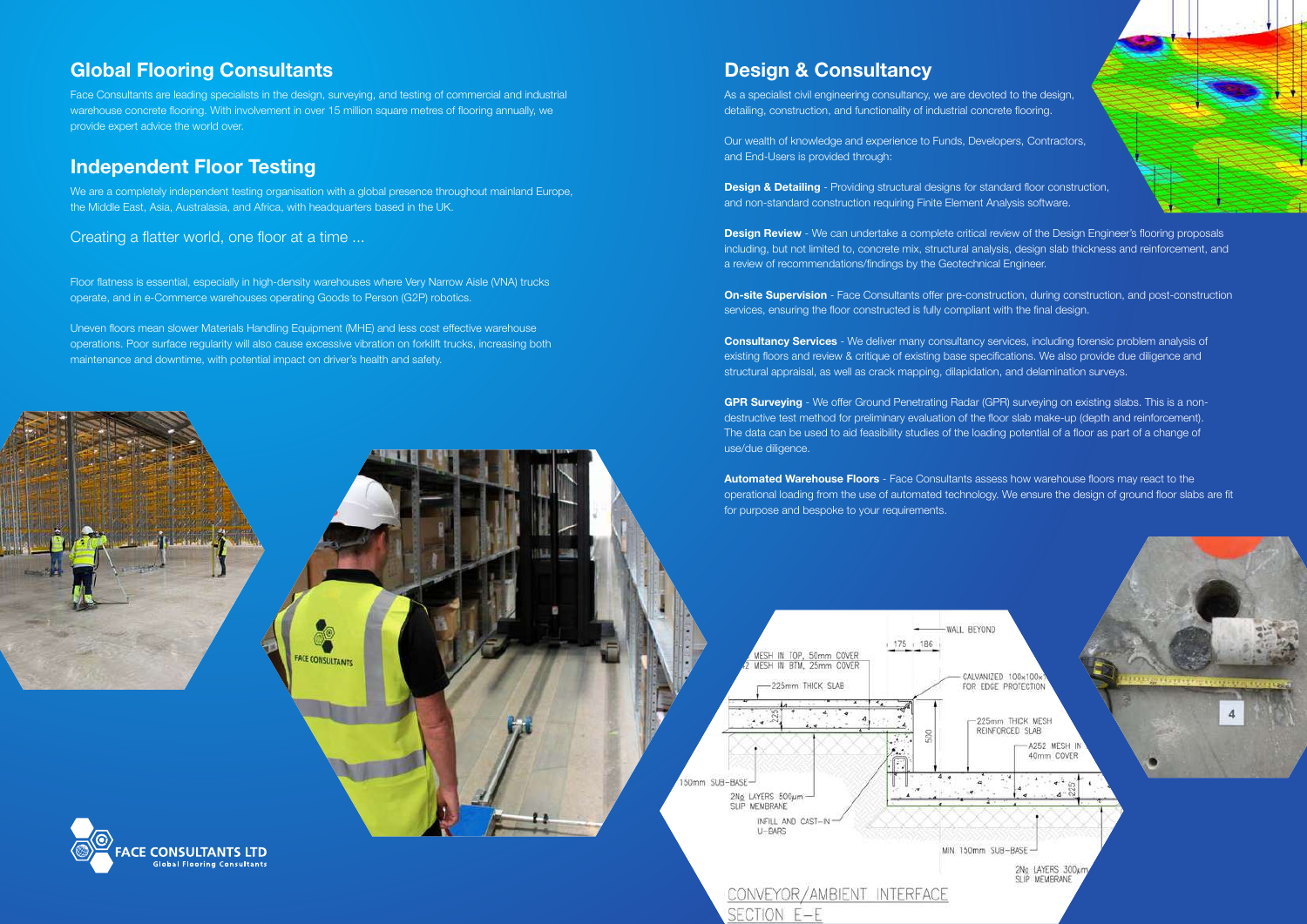## **Floor Flatness Surveying & Testing**

**Surface Requiarity** - using the latest digital equipment in accordance with the most recent measurement standards, Face Consultants provide surveying and testing of Free Movement and Defined Movement floors to ensure MHE operates to its full capacity.

In the UK and countries of UK influence, surface regularity can be checked to 'Concrete Society TR34' (Technical Report No. 34, Fourth Edition) free movement specifications FM1, FM2, FM3, and FM4 as well as defined movement specifications DM1, DM2, and DM3. Straight edge classifications SR1, SR2, and SR3, can also be checked for compliance with BS 8204-2.

**3D Scanning** - 3D scanning services are available for surveying the surface regularity of automated warehouse floors using robotics, including Autonomous Mobile Robots (AMR), Automatic Storage and Retrieval Systems (ASRS), Collaborative Robots (Cabots), and Automated Guided Vehicles (AGV).

**Abrasion Resistance Testing** - used to check the accelerated abrasion resistance of a floor or screed, as described in BS 13892-4:2002 and checking against the limits found in BS 8204.

We can also carry out testing to check compliance with the European EN 15620: 2008, the American F-Number and F-min systems or the German DIN 18202, DIN 15185, or VDMA Guidelines.

**Bespoke Surveys** - Face Consultants can offer Level Surveys, Screw Levelling etc., to 0.1mm level reading accuracy, using an Engineers Precise Level, Parallel Plate Micrometer, and taking readings from an Invar Staff. We can also carry out digital surveys using laser scanners and total stations.

**Slip / Skid Testing** - Face Consultants test floors to assess slip potential for workplace and public areas using the pendulum test method. Floors can be tested in-situ, or flooring materials can be tested in our laboratory. Testing is in accordance with BS 7976-2+A1:2013 and UK Slip Resistance Group (UKSRG) guidelines.

**Surface Micro Roughness Assessment** - research has shown that measurement of the RZ parameter allows slipperiness to be predicted for a range of common materials. A roughness reading can be used as supporting evidence with the results of a pendulum test. Other parameters of roughness such as Ra can also be checked, and it is often specified to be tested on floors that will be serviced by AMRs.





**Surface Gloss Testing** - the surface gloss of a floor using mobile robots can cause interference when navigating computerised barcode stickers. We assess surface gloss using a gloss meter to provide quantifiable elements such as haze, reflectance, and gloss.

**Drop Testing (BRE Screed Test)** - Face Consultants can assess the in-situ crushing resistance (ISCR) of your screed and determine the probable performance in use.

**Surface Resistivity / Anti-static Testing** - the prevention of static electricity build-up (transference of electrons due to sliding, rubbing, or separation of material) can be essential for warehouses using AGVs or AMRs. Electro Static Discharge (ESD) as low as 20 volts can cause damage to micro-electrical parts. Face Consultants provide surface resistivity testing, measuring the floor's ability to dissipate static charges.





**Relative Humidity Testing** - checks whether the moisture level of the concrete has reduced to a value where resilient flooring can be safely laid.

Face Consultants also undertake surveys where a high gloss or shiny surface is required, such as inside car showrooms and retail premises.

**Adhesion Testing** - used to test the bond strength of screeds to a substrate.

**Crack Surveys / Crack Monitoring** - we perform crack surveys, which can be used as part of an investigation into the reasons for the formation of cracks in a floor. Cracks can be surveyed, measured, and then mapped in AutoCAD for monitoring purposes.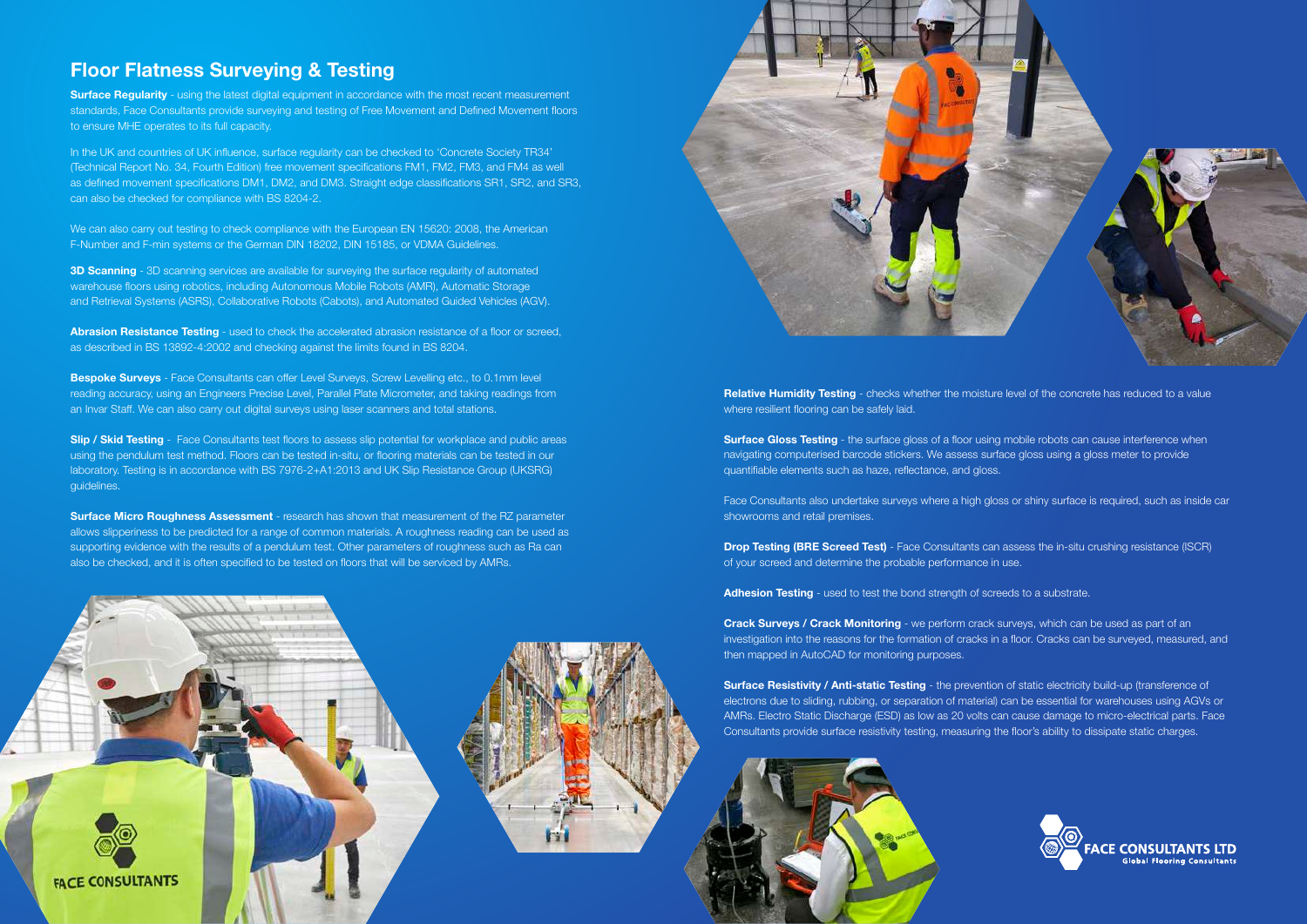# **Floor Design & Testing for G2P**

This is the process to bring areas of the floor that do not comply with the with many years of expertise working with robotic manufacturers and end-users. Floor slab designs are specification with the floor allows the floor allows the floor allows the operation of the operation of the operation of the operation of the operation of the operation of the operation of the operation of the operation of Face Consultants design ground floor slabs for automated warehouses, combining our precision equipment bespoke to your requirements, taking into account the automated systems used and how they will operate

race consultants oner noor hathess testing for GZF automation and compilance with floor sunace<br>requirements such as specified gloss, surface micro-roughness, and friction. We not only understand the working parameters of robotic equipment but our expert knowledge of the construction industry's capabilities allows us to work with manufacturers, delivering achievable flooring specifications.<br>. Face Consultants offer floor flatness testing for G2P automation and compliance with floor surface



Designed and built in our UK Head Office, our digital flatness testing floor profilers check Defined and Free Movement floors to either TR34, DIN, VDMA, or the American F-Number specifications.

We also provide independent design reviews, evaluating Design Engineers' floor proposals for automated warehouses.

## **Flatness Testing Equipment**

#### **Face Robotics Profileograph**

Laser-guided profileograph used to assess the floor against multiple properties of floor flatness and levelness for robotic systems such as AMR, AGV, and ASRS.

#### **Face AIO Profileograph**

These self-propelled All in One (AIO) profileographs are true simulators of materials handling equipment in very narrow aisles, measuring continuous profiles of a forklift's defined wheel paths. This allows us to recommend where corrective grinding should be used to achieve superflat floors.

The Face DM AIO Profileograph determines a floor's compliance with DM1, DM2, or DM3 of TR34, and/or EN 15620 (2008), as well as the American F-min number system, DIN 15185, and VDMA for defined traffic floors.

#### **The Face Property II Meter**

Tests the floor against the Property F limits found in TR34, replacing old-fashioned manual methods which could be slow, laborious, and error prone.

#### **Face DINmeter**

A quick and easy way to test floors against the limits of the DIN 18202 specification.

#### **Face F-Speed Reader**

The F-Speed Reader checks a floor's surface regularity to the ASTM E 1155 standard, producing accurate F-Numbers at incredible speeds.

#### **Transbar Meter XR**

The new Transbar XR (eXtended Range) Meter is an invaluable tool to those who wish to save on the cost of grinding transverse errors in VNA aisles and G2P robotics floors.